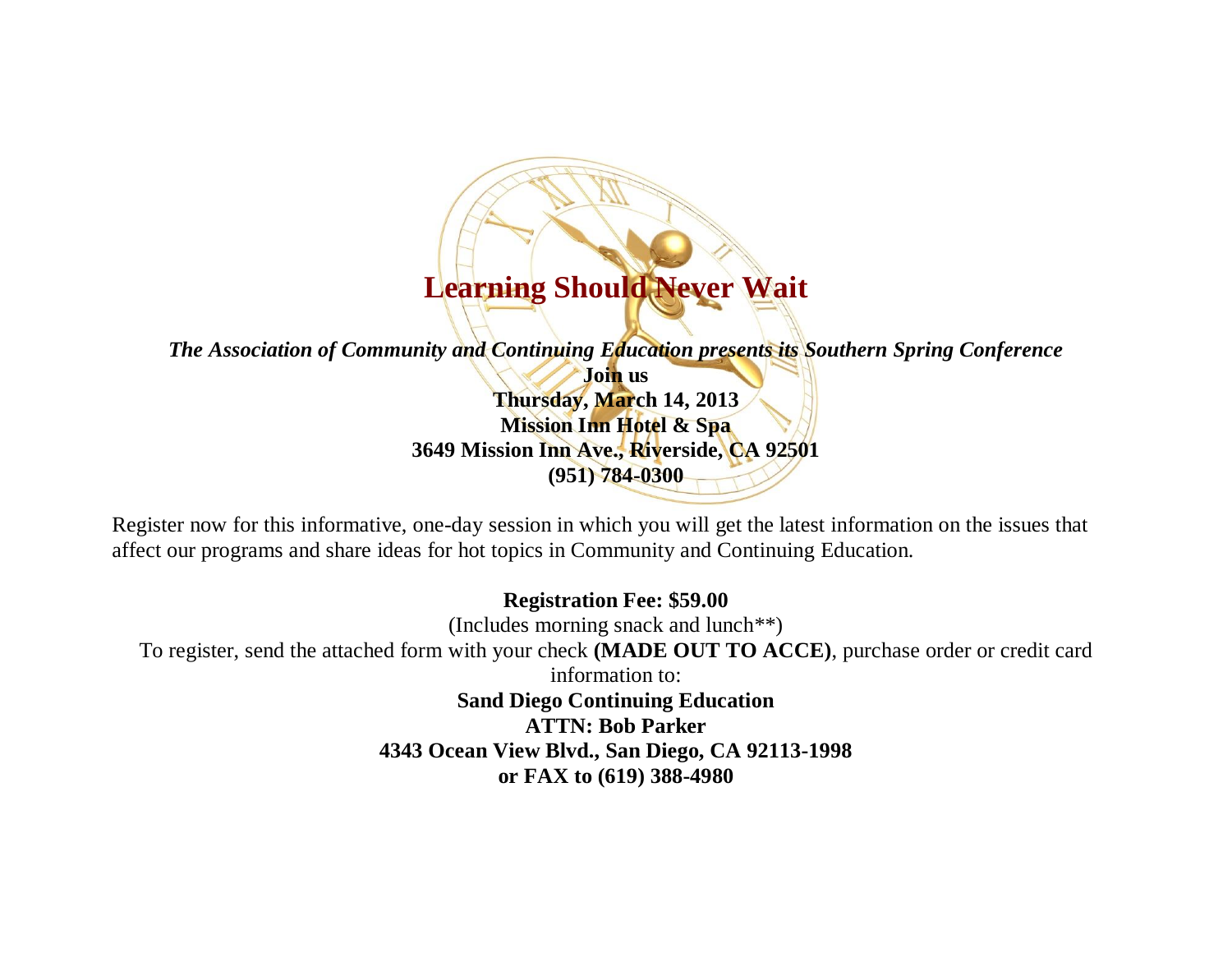

## **ACCE SPRING 2013 SOUTHERN WORKSHOP REGISTRATION FORM**

| Name:                                                                                          |                    |      | Title:                   |  |
|------------------------------------------------------------------------------------------------|--------------------|------|--------------------------|--|
| College:                                                                                       |                    |      |                          |  |
| <b>Mailing Address:</b>                                                                        |                    |      |                          |  |
| Phone:                                                                                         |                    |      | Email:                   |  |
| Are you (circle all that apply): continuing education, community education, workforce/economic |                    |      |                          |  |
| development, other:                                                                            |                    |      |                          |  |
| If you have dietary restrictions, circle vegetarian option or vegan option.                    |                    |      |                          |  |
| Credit Card Info:                                                                              | <b>Master Card</b> | Visa | <b>American Express</b>  |  |
| Card Name:                                                                                     |                    |      | <b>Billing Address:</b>  |  |
| Card Number:                                                                                   |                    |      | <b>Security Code:</b>    |  |
|                                                                                                |                    |      | <b>Expiration MM/YY:</b> |  |

**Maps and driving directions will be posted to the ACCE website soon (acceonline.org) For information or questions call Bob Parker (619) 388-4894**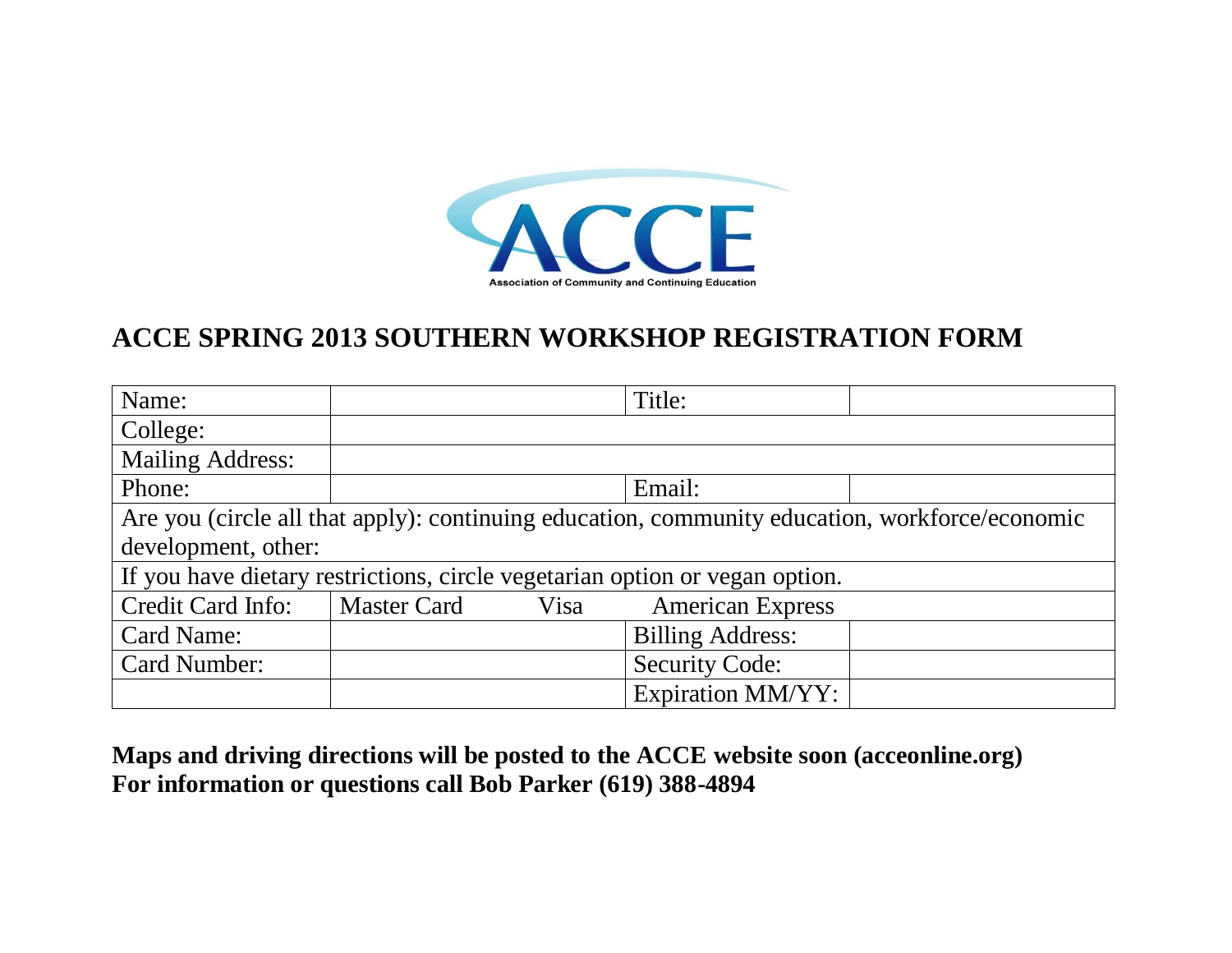The Association of Community and Continuing Education presents …



# **Learning Should Never Wait**

**Thursday, March 14, 2013 Mission Inn 3649 Mission Inn Ave., Riverside, CA 92501**

8:30 - 9:30 am Registration, Continental Breakfast & Welcome

## **Joint Session**

## $9:30 - 10:30$ **Keynote Speaker**

## **Dr. Cheryl Marshall, President, Crafton Hills College**

Dr. Cheryl-Marshall was recently selected as the new President of Crafton Hills College due to her wealth of leadership gifts and experience including an extensive history of working in continuing education, fee, and contract training. She will address the topic of leading change and working collaboratively to meet community needs.

Dr. Marshall began her career as a "freeway flyer" teaching business and human resources courses at several local universities while maintaining a training and consulting business. She subsequently came to Mt. San Antonio College and served in a number of administrative positions including Associate Dean of Business and Director of the Center of Excellence. Dr. Marshall's hard work soon advanced her to the position of Vice President of Instruction at Crafton Hills College which included oversight of all instruction and college accreditation as well as chairing committees on campus including the Educational Master Plan Committee, Planning and Program Review, Accreditation, and Educational Technology, to name a few. Throughout her career, Dr. Marshall has demonstrated a passion for reaching out to communities using creative and collaborative approaches.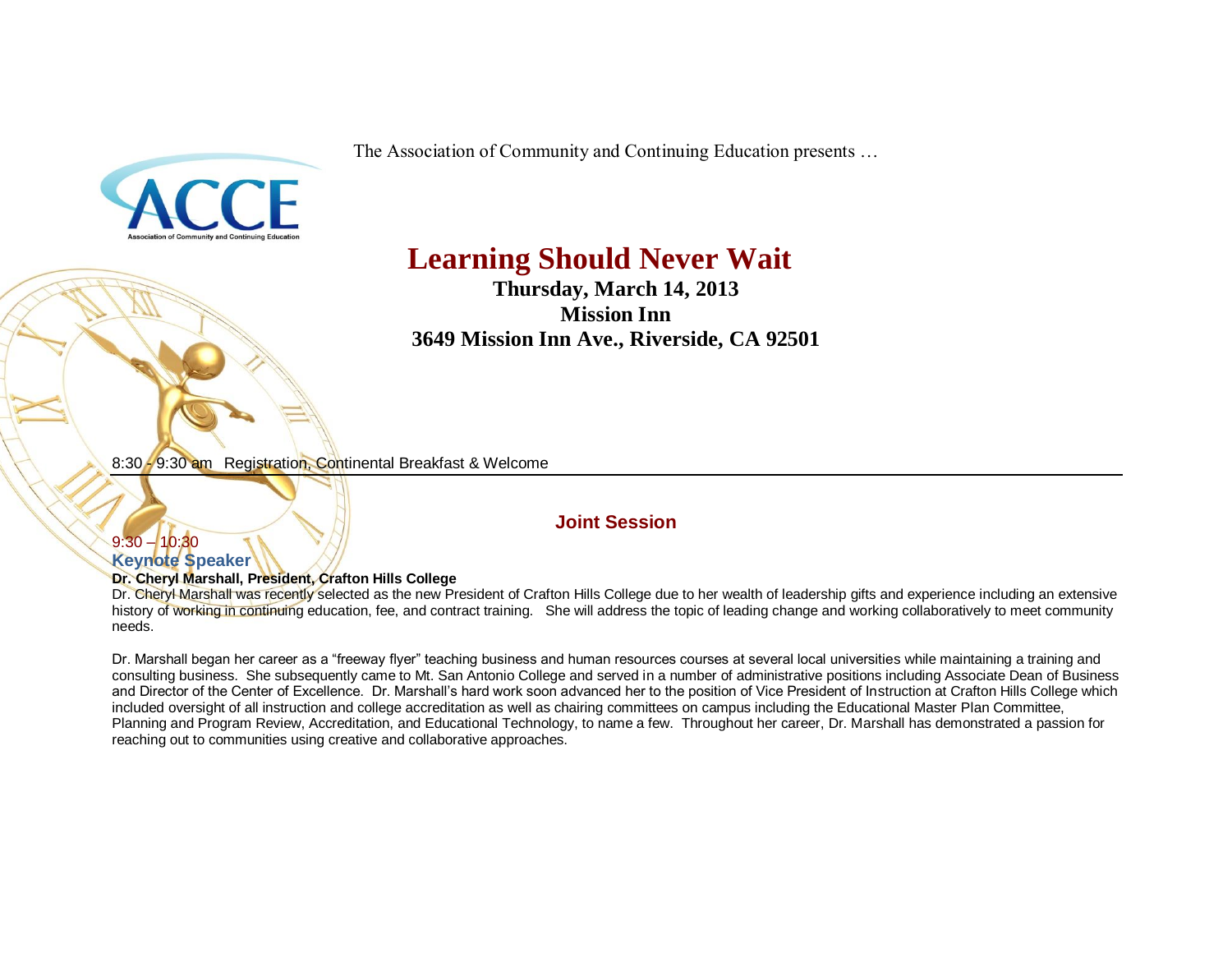## **Break Out Session 1**

## **10:30 – 12:00 Noncredit Continuing Education Track Concurrent Sessions**

#### **Basic Skills Initiative – Promising Practices**

California's Community College system serves a large and diverse population of learners, many of whom are underprepared for postsecondary education upon enrollment. Noncredit programs such as ABE and ESL play an important role in the helping these learners to build their basic skills needs and facilitate their transition into certificate and degree pathways. Barbara Illowsky, Basic Skills Initiative (BSI) lead for the Chancellor's Office, will provide an overview of best practices that can accelerate such student progress. In addition, she will update us on the BSI and potential grant opportunities. Following Barbara's presentation, field practitioners will share innovative local programs that benefit from basic skills support and demonstrate proven results. *Dr. Barbara Illowsky CCCCO Academic Affairs, Dr. Liza Becker MtSAC & Dione Carter SCE/NOCCCD*

### **Noncredit CTE: Meeting the Grade**

Across the State, there is a wide range of scope and practice by community colleges in offering noncredit career technical education (CTE), including use of Perkins funding for noncredit programs. Currently, the State collects data on Perkins core indicators only for credit programs. The Statewide Vocational Research and Accountability Committee, which serves in an advisory role to the Chancellor's Office, is seeking a recommendation on how noncredit vocational programs might be included in Perkins accountability. In this breakout, participants will share best practices, future plans for noncredit CTE at their institutions, the challenges and opportunities in offering noncredit CTE, and the potential to report grades (progress indicators) to the State for Perkins accountability. *Martha Gutierrez CCCCO Research and Accountability Committee/SCE, NOCCCD*

## **10:30 – 11:30 Community Education Track**

## **Social Media Marketing 101**

ACCE is responding to your survey requests for a Social Media marketing boot camp! Following up to our *ACCE Social Media Sites* presentations at our 2012 workshops, many of you requested specific training on how to log in, set up, and properly use Facebook, Twitter, Linkedin and other social networking sites to benefit your programs. Learn how to make every "Like" and "Follow" count toward more revenue! *Constant Contact*

## **11:30 – 12:00**

## **GI Bill Approved**

Learn how you can get your training programs GI Bill approved to obtain funding for individuals who have served their minimum service obligation in the armed services.

*Christine Jensen Mira Costa College*

## 12:00 -1:00 **Networking Lunch and Business Meeting**

**Break Out Session 2**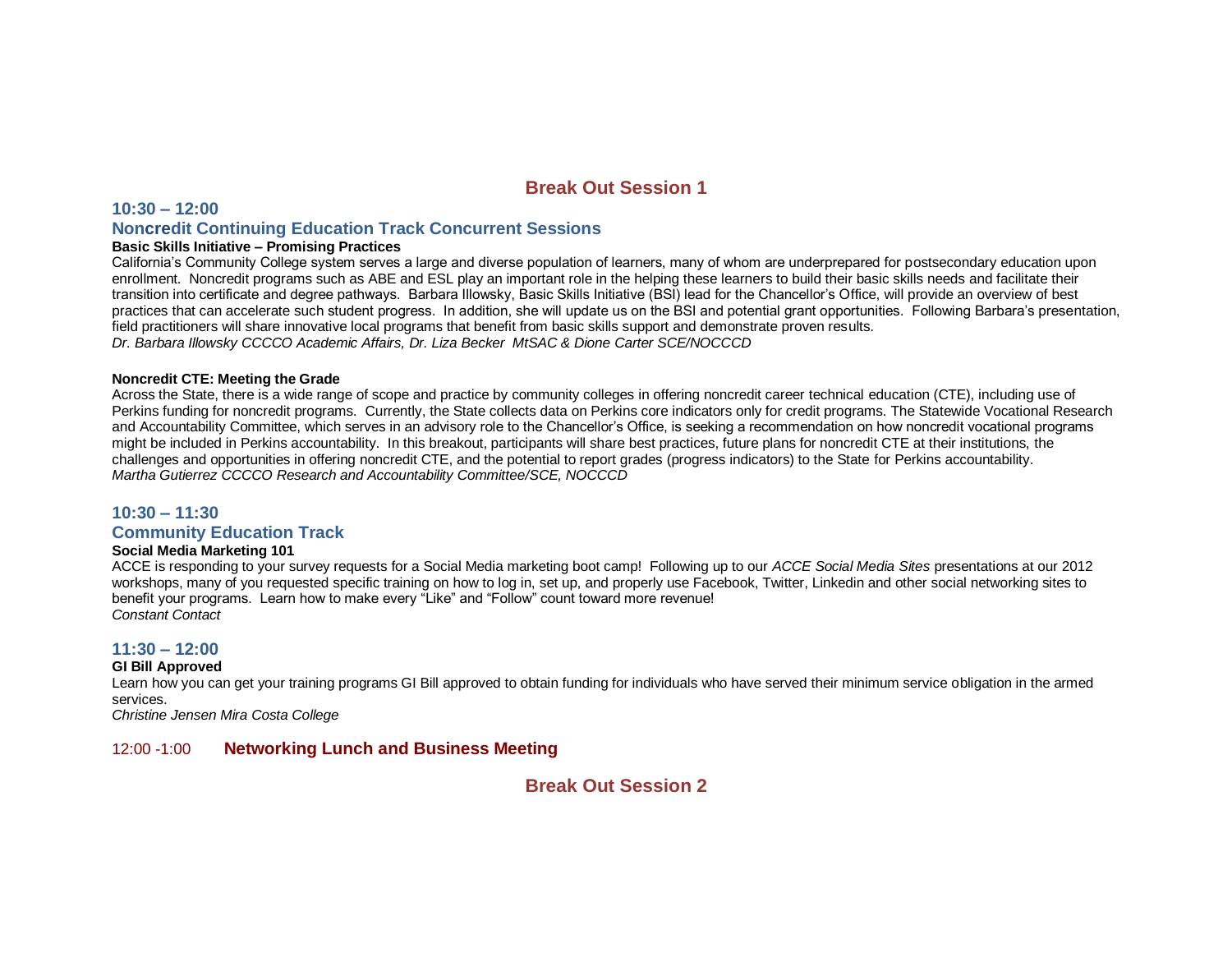## **1:00 – 2:00 Noncredit Continuing Education Track**

#### **Student Success Act Update – Part 2**

In this follow-up to the fall overview of the Student Success Act (SB 1456), Anna Garza will update us on the proposed changes to the Matriculation sections in Title 5. In light of these changes (and potential changes), Henry Hua will review ways to properly code and submit MIS data in order to capture and report the mandated support services that we provide for our students

*Anna Garza MAC Board & Henry Hua NOCCCD* 

## **1:00 -2:00**

## **Community Education Track**

### **Fee-Based Programs for Non-CDCP Courses**

What are the alternatives? What are the challenges? Colleges state-wide have been grappling with shrinking budgets and prioritizing course offerings, and credit and non-credit programs for non-CDCP have experienced massive reductions. Can these non CDCP course offerings survive as fee-based? Find strategies that work in transitioning state supported courses to a fee-based model.

*Dave Anderson Saddleback College, Lorraine Wicks Long Beach City College & Ron Furuyama Santa Monica College* 

## **Break Out Session 3**

## **2:00 – 3:00**

## **Noncredit Continuing Education Track**

#### **Advocacy Panel Discussion**

With the passing of Proposition 30, the LAO report on restructuring adult education, the Governor's budget proposal and the subsequent trailer bill, noncredit is once again in the spotlight. Our field has been recognized for the unique role it plays in providing adults with foundational skills and equipping them for the workplace. However, different and sometimes conflicting perspectives on the mission and primary focus of our programs still exist. Lean about ACCE's recent advocacy efforts and become an active participant in shaping the future for our students. *ACCE Board Members* 

## **2:00 – 2:30**

## **Community Education Track**

#### Collaborative **Job Training Trend**

An exploration of issues and trends affecting California's Community and Continuing Education collaborative job training programs. Where have we been and where are we going? What types of collaborations work and what doesn't work? This open discussion will engage participants in a review of past trends and preview future trends in collaborative job training partnerships with a focus on excellence toward serving our students and our community in meaningful ways. *Alice Wertz Boston Reed*